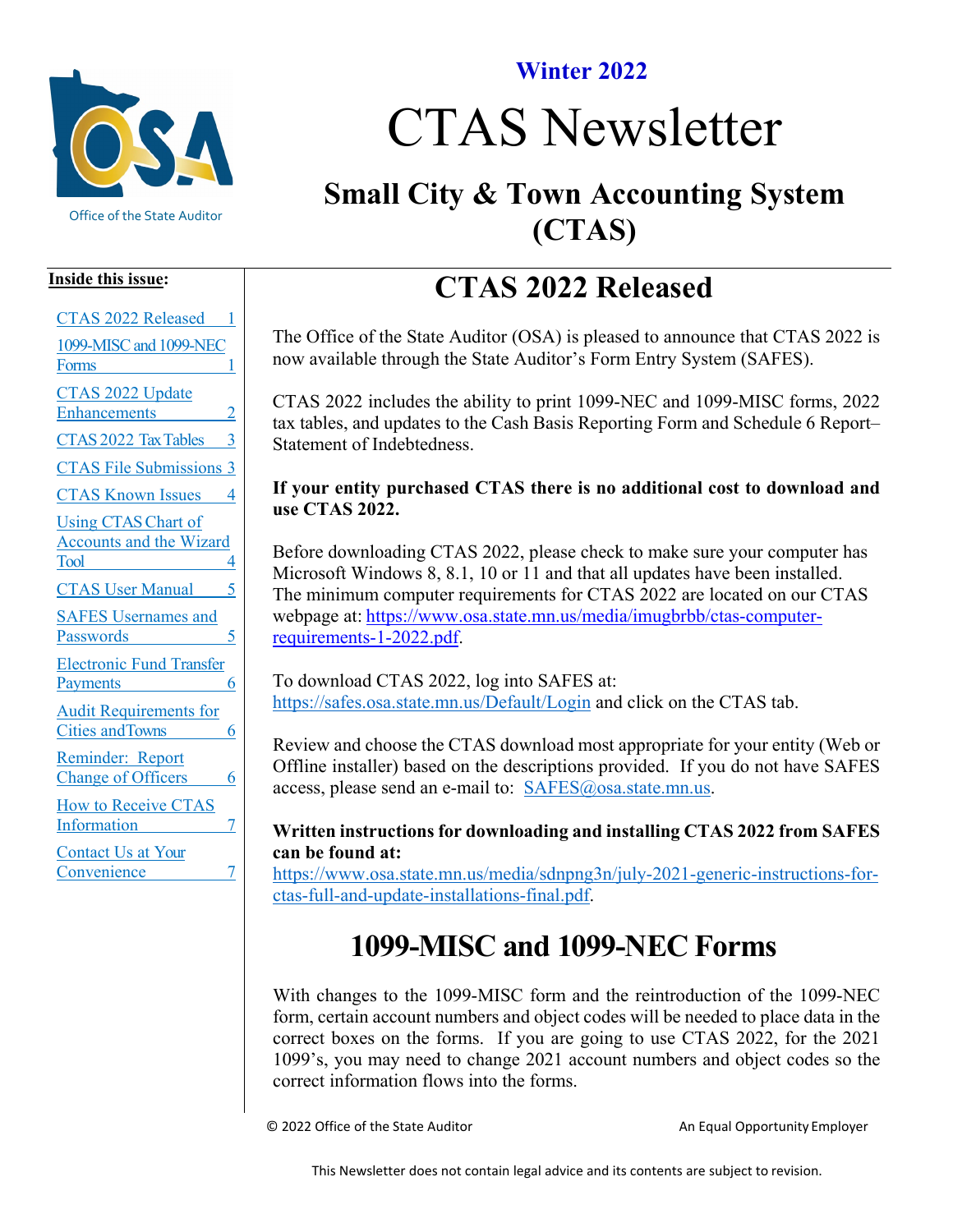## **CTAS Newsletter Page 2 Winter 2022**

**CTAS Checks**

The vendors listed here offer checks that work with CTAS. They also offer window envelopes for mailing checks printed with CTAS. The OSA does not recommend vendors, but offers this resource for your CTAS check printing needs. Tammy & Shaun Stottler American Solutions for Business 19562 Halwood Road Glenwood, MN 56334 Phone: (320) 634-3344 Fax: (320) 634-0287 [tstottle@americanbus.com](mailto:tstottle@americanbus.com) 49299, 49400-49999), and object code (range 411-419). Box 2: 300-319, 430-499, 801-809, 811-899). Box 3: 300-319, 430-499, 801-809, 811-899). Box 10: 300-319, 430-499, 801-809, 811-899). **Form 1099-NEC:**

Amanda Kramer American Solutions for Business 11963 State Highway 9 Herman, MN 56248 Phone: (320) 763-5535 [akramer@americanbus.com](mailto:akramer@americanbus.com)

Lonny Duenow Victor Lundeen Corp. 126 W. Lincoln Avenue Fergus Falls, MN 56537 Phone: (218) 736-5433 Phone: (800) 346-4870 [lonny@victorlundeens.com](mailto:lonny@victorlundeens.com)

Bob Closser Government Forms & Supplies 390 E. Tyrone Street Le Center, MN 56057 Phone: (844) 224-3338 [bclosser@frontiernet.net](mailto:bclosser@frontiernet.net)

#### **Form 1099-MISC:**

#### Box 1:

Fund number (range 100-899), account number (range 41900-46999, 49001-

Fund number (range 100-899), account number 41903, and object code (range

Fund number (range 100-899), account number 41904, and object code (range

Fund number (range 100-899), account number 41615, and object code (range

#### Box 1:

Fund number (range 100-899), account number (range 41001-41614, 41616- 41899, 41901-41902, 41905-41999, 42001-46999, 49001-49299, 49400-49999), and object code (range 300-319).

If you are going to run the 20211099-MISC and 1099-NEC forms using CTAS 2022, we recommend you review the CTAS Review Procedures for 2021 1099-NEC and 1099-MISC Forms document available on the CTAS webpage at: [https://www.osa.state.mn.us/media/eack2m4y/review-procedure-for-2021-1099](https://www.osa.state.mn.us/media/eack2m4y/review-procedure-for-2021-1099-forms.pdf) [forms.pdf.](https://www.osa.state.mn.us/media/eack2m4y/review-procedure-for-2021-1099-forms.pdf)

## **CTAS 2022 Update Enhancements**

<span id="page-1-0"></span>This year, CTAS 2022 includes the following fixes and feature requests:

Payroll Module:

Added ability to delete an employee (not tied to an entry).

#### Reports Module:

- 1099-MISC: edited to current format.
- 1099-NEC: report added.
- Schedule 6-Statement of Indebtedness: Report will no longer display retired debt.
- Net Pay Account Distribution report: Set to universal number to eliminate rounding of data in report.

Office of the State Auditor - Government Information Division (GID) CTAS Help:

Webpage: <https://www.osa.state.mn.us/training-guidance/guidance/ctas/>

Phone: (651) 296-6262 Fax: (651) 296-4755 Email: [CTAS@osa.state.mn.us](mailto:CTAS@osa.state.mn.us)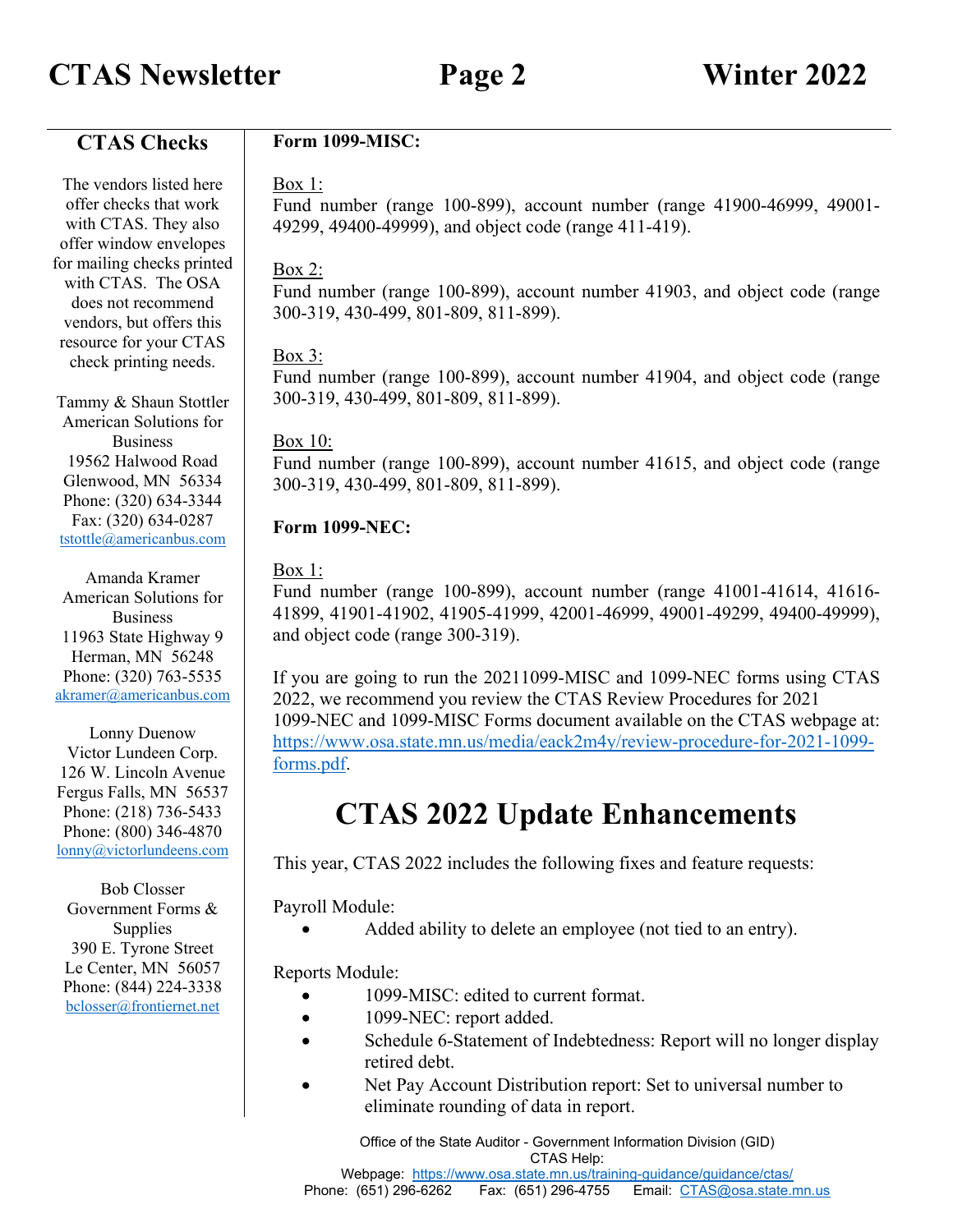<span id="page-2-1"></span><span id="page-2-0"></span>

| <b>The CTAS</b>                                                                                                                            | Cash Basis Reporting Form:                                                                                                                                                                                                                                                                                                                                                                                                                                                            |
|--------------------------------------------------------------------------------------------------------------------------------------------|---------------------------------------------------------------------------------------------------------------------------------------------------------------------------------------------------------------------------------------------------------------------------------------------------------------------------------------------------------------------------------------------------------------------------------------------------------------------------------------|
| <b>Helpline</b> is                                                                                                                         | Revenues Section: Added line 17 (Coronavirus Relief Funds) and line<br>47 (Charges for Services – Housing and Economic Development).                                                                                                                                                                                                                                                                                                                                                  |
| <b>Available to</b>                                                                                                                        | Expenditures Section: Mapped account number 49101 (Judgements                                                                                                                                                                                                                                                                                                                                                                                                                         |
|                                                                                                                                            | and Losses) to line 3 Other General Government.                                                                                                                                                                                                                                                                                                                                                                                                                                       |
| <b>Help You</b>                                                                                                                            | Cash Section: Added Debt Services, Capital Projects and Proprietary<br>Fund report headings.                                                                                                                                                                                                                                                                                                                                                                                          |
| Call, fax, or e-mail<br>your CTAS questions.<br>If no one is available<br><i>immediately, we will</i><br>respond the next<br>business day. | You can also review these feature enhancements on our Corrected Issue page:<br>https://www.osa.state.mn.us/training-guidance/guidance/ctas-sub-pages/ctas-<br>version-2022-feature-enhancements/.<br><b>CTAS 2022 Tax Tables</b>                                                                                                                                                                                                                                                      |
| Call:                                                                                                                                      | The 2022 payroll tax tables are available on the CTAS webpage at:<br>https://www.osa.state.mn.us/training-guidance/guidance/ctas/.                                                                                                                                                                                                                                                                                                                                                    |
| $(651)$ 296-6262                                                                                                                           | The 2022 tax tables are already included in CTAS 2022. If you are using another<br>version of CTAS and need to import the 2022 tax tables, they can be imported<br>into the CTAS program by two methods:                                                                                                                                                                                                                                                                              |
| Fax:                                                                                                                                       |                                                                                                                                                                                                                                                                                                                                                                                                                                                                                       |
|                                                                                                                                            | Import from the OSA website                                                                                                                                                                                                                                                                                                                                                                                                                                                           |
| $(651)$ 296-4755                                                                                                                           | Import from file<br>2)                                                                                                                                                                                                                                                                                                                                                                                                                                                                |
|                                                                                                                                            | See Chapter 15, Tax Tables in the CTAS User Manual for detailed instructions at:<br>https://www.osa.state.mn.us/media/yfhbpnd3/ctasv8usermanualchapter15.pdf.                                                                                                                                                                                                                                                                                                                         |
| E-mail:                                                                                                                                    | <b>CTAS File Submissions</b>                                                                                                                                                                                                                                                                                                                                                                                                                                                          |
| CTAS@osa.state.mn.us                                                                                                                       | Only submissions from CTAS Versions 2020, 2021, and 2022 will be<br>accepted. The OSA does not provide support for CTAS Version 7 or older<br>versions prior to CTAS 2020 and will not accept year-end financial reporting<br>forms prepared with these versions. If you are still using Version 7 or a version<br>prior to CTAS 2020, you will need to either upgrade to the most current version<br>of CTAS or download the Local Government Reporting Form for 2021 from<br>SAFES. |
|                                                                                                                                            | CTAS Version 7 users, who have not purchased CTAS Version 8, or higher<br>versions, and want to submit the year-end financial reporting forms via CTAS,<br>must purchase an upgrade. CTAS Version 8, or higher version users, do not need<br>to purchase the upgrade. They can log into SAFES and install CTAS 2022. Order<br>forms for CTAS are available on our website at:<br>https://www.osa.state.mn.us/media/jvsjxyv5/ctas_order_form.pdf.                                      |
|                                                                                                                                            | Office of the State Auditor - Government Information Division (GID)<br>CTAS Help:                                                                                                                                                                                                                                                                                                                                                                                                     |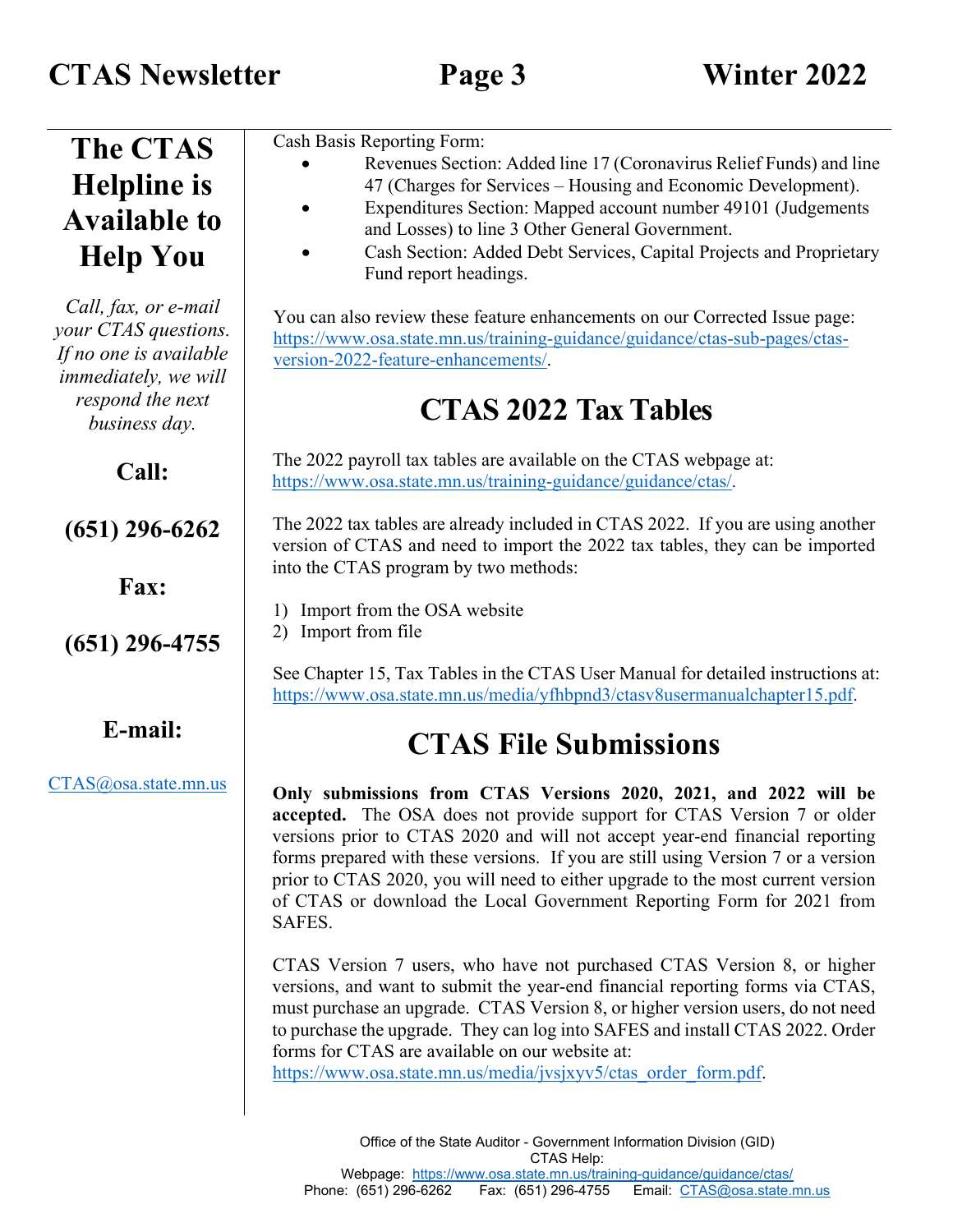#### **Important Reporting Dates:**

#### **Due March 31st:**

Town Financial Reporting Form – Cash Basis of Accounting or CTAS State Auditor Data File

City Financial Reporting Form – Cash Basis of Accounting or CTAS State Auditor Data File

City Financial Statements Audited or Unaudited – Cash Basis of Accounting

Documents with instructions for downloading and installing CTAS can be found at: [https://www.osa.state.mn.us/training-guidance/guidance/ctas-sub-pages/ctas](https://www.osa.state.mn.us/training-guidance/guidance/ctas-sub-pages/ctas-getting-started/)[getting-started/.](https://www.osa.state.mn.us/training-guidance/guidance/ctas-sub-pages/ctas-getting-started/)

**IMPORTANT:** Remember to back up your data using an external storage device such as a USB thumb drive or CD before upgrading your CTAS system. Stepby-step instructions for backing up CTAS data can be found in Chapter 10 (pages 10-14 and 10-15) of the CTAS User Manual on the OSA's website at: [https://www.osa.state.mn.us/media/a4fdlzoo/ctasv8usermanualchapter10.pdf.](https://www.osa.state.mn.us/media/a4fdlzoo/ctasv8usermanualchapter10.pdf)

## **CTAS Known Issues**

<span id="page-3-0"></span>The Known Issues webpage is a current list of known CTAS issues identified by CTAS users. After each issue, you'll find a suggested temporary solution to the issue. At least once a year, we work toward fixing the known issues.

We encourage you to visit this page on our website regularly as you continue to use CTAS to see if any new issues have been added. The link to the CTAS Known Issues webpage is: [https://www.osa.state.mn.us/training-guidance/guidance/ctas](https://www.osa.state.mn.us/training-guidance/guidance/ctas-sub-pages/ctas-2022-known-issues/)[sub-pages/ctas-2022-known-issues/.](https://www.osa.state.mn.us/training-guidance/guidance/ctas-sub-pages/ctas-2022-known-issues/)

If you discover any issues that are not currently listed, please submit them to  $ctas@osa.state.mn.us.$  We will work to correct these issues in the next CTAS update.

Step-by-step instructions and screenshots for using the Wizard to set up new Funds, Accounts, and Object Codes are located in Chapter 8 of the CTAS Manual (see pages 8-7, 8-21, and 8-34), which can be found at: [https://www.osa.state.mn.us/media/soeduyzs/ctasv8usermanualchapter08.pdf.](https://www.osa.state.mn.us/media/soeduyzs/ctasv8usermanualchapter08.pdf)

## <span id="page-3-1"></span>**Using CTAS Chart of Accounts and the WizardTool**

The OSA recommends that all CTAS users follow the CTAS Chart of Accounts. The Chart of Accounts can be located under the "CTAS Documents" heading on the CTAS page of the OSA website at: [https://www.osa.state.mn.us/training](https://www.osa.state.mn.us/training-guidance/guidance/ctas/)[guidance/guidance/ctas/.](https://www.osa.state.mn.us/training-guidance/guidance/ctas/) Using the CTAS Chart of Accounts provides that the correct fund, account, and object codes will flow into the State Auditor Data File when submitted to the OSA. The CTAS Chart of Account numbers are mapped into the State Auditor Data File. Ultimately, this means that the OSA will receive the correct numbers from each entity.

CTAS makes it easy to add a Fund, Account Number, and/or Object Code by using the program's "Wizard". The Wizard is a tool in the program that asks a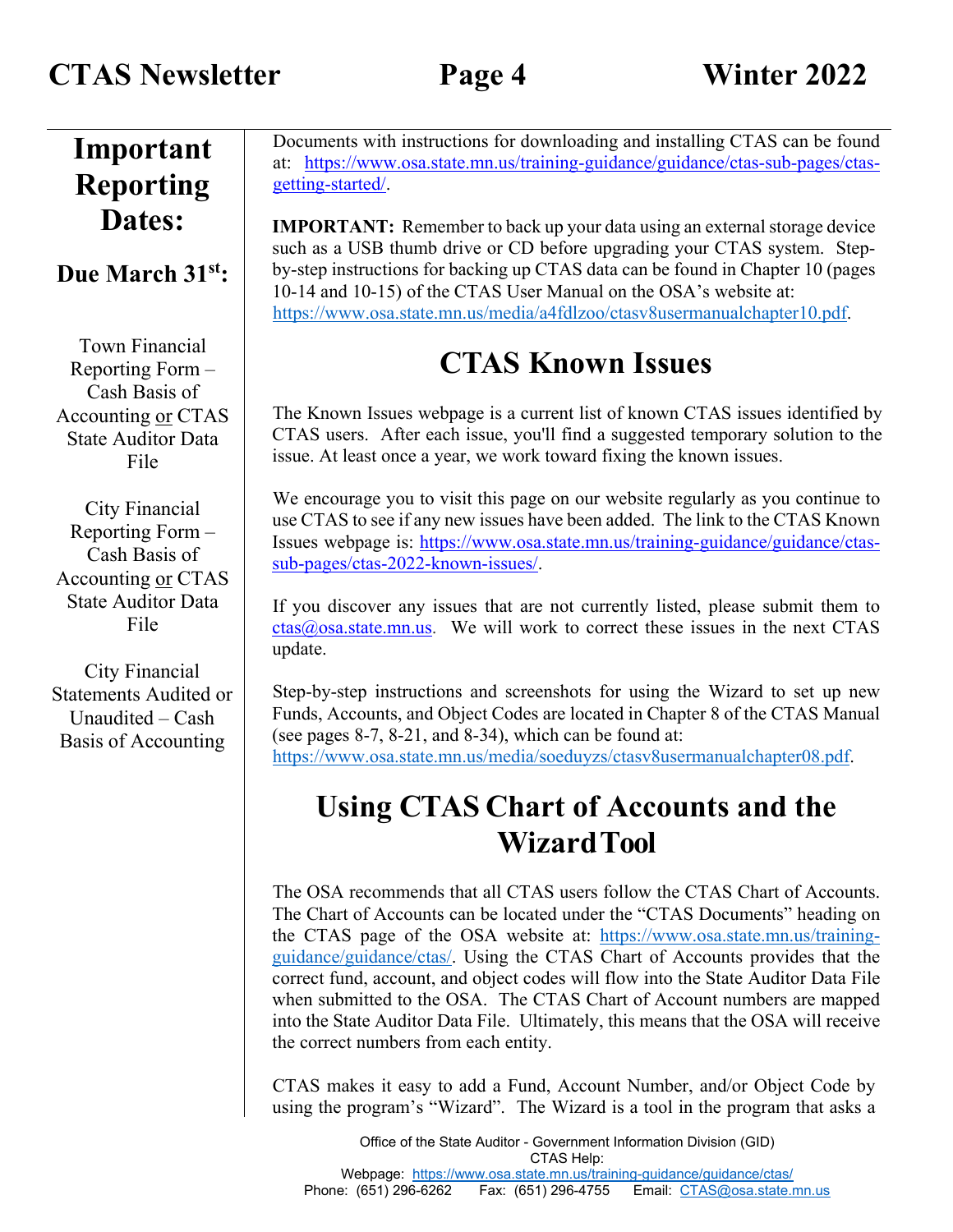<span id="page-4-1"></span><span id="page-4-0"></span>

| Important<br><b>Reporting</b>                                                                                                            | series of questions, then generates a Fund Number, Account Number, or Object<br>Code. Be sure to refer to the CTAS Chart of Accounts before creating new Funds,<br>Accounts, or Object Codes.                                                                                                                                                                                                                                                                                                                                                                                                                                                |
|------------------------------------------------------------------------------------------------------------------------------------------|----------------------------------------------------------------------------------------------------------------------------------------------------------------------------------------------------------------------------------------------------------------------------------------------------------------------------------------------------------------------------------------------------------------------------------------------------------------------------------------------------------------------------------------------------------------------------------------------------------------------------------------------|
| Dates:<br>Due June 30 <sup>th</sup> :                                                                                                    | Step-by-step instructions and screenshots for using the Wizard to set up new<br>Funds, Accounts, and Object Codes are located in Chapter 8 of the CTAS Manual<br>(see pages 8-7, 8-21, and 8-34), which can be found at:                                                                                                                                                                                                                                                                                                                                                                                                                     |
|                                                                                                                                          | https://www.osa.state.mn.us/media/soeduyzs/ctasv8usermanualchapter08.pdf.                                                                                                                                                                                                                                                                                                                                                                                                                                                                                                                                                                    |
| <b>Town Financial</b><br>Reporting Form $-$ in<br>Accordance with<br><b>Generally Accepted</b><br><b>Accounting Principles</b><br>(GAAP) | <b>CTAS User Manual</b><br>Most questions we receive from users can be quickly answered in the CTAS User<br>Manual. The Manual includes step-by-step instructions and screenshots. The<br>CTAS User Manual is available on our website at:<br>https://www.osa.state.mn.us/training-guidance/guidance/ctas-sub-pages/ctas-<br>user-manual/.                                                                                                                                                                                                                                                                                                   |
| Town Audited<br>Financial Statements -<br><b>GAAP</b> Basis of<br>Accounting                                                             | The Manual includes chapters on setting up CTAS, the Accounting Modules<br>(Receipts, Claims, Disbursements, Budget, Financial Reports, Chart of Accounts,<br>Administration, etc.), Payroll, Investments, Indebtedness, and Program Support.                                                                                                                                                                                                                                                                                                                                                                                                |
| City Financial<br>Reporting Form -<br><b>GAAP</b> Basis of<br>Accounting                                                                 | <b>SAFES Usernames and Passwords</b><br>We want to thank all of the entities who use the State Auditor's Form Entry System<br>(SAFES) to download and submit their forms and documents to the OSA. If you<br>are a SAFES user, here are helpful hints when using SAFES:                                                                                                                                                                                                                                                                                                                                                                      |
| City Audited Financial<br>Statements $-$ GAAP<br>Basis of Accounting                                                                     | Each SAFES user must have a username and password. Others should not<br>$\bullet$<br>know or use your password. If you need a SAFES username, please send an<br>e-mail to SAFES@osa.state.mn.us with your entity name, your name,<br>position, public mailing address, phone number, and e-mail address. We will<br>e-mail you your username so you can setup a password.<br>Your SAFES e-mail address or username can be used to reset passwords. For<br>security, you should use an e-mail address that only you have access to. You<br>should not use a shared e-mail address such as an entity's e-mail address as<br>your SAFES e-mail. |
|                                                                                                                                          | The contact information you provide to us is considered public. The OSA will be<br>required to provide your contact information if a data request is made for it. Please<br>keep this in mind when choosing the contact information you provide to us.                                                                                                                                                                                                                                                                                                                                                                                       |
|                                                                                                                                          | Office of the State Auditor - Government Information Division (GID)<br>CTAS Help:                                                                                                                                                                                                                                                                                                                                                                                                                                                                                                                                                            |

Webpage: <https://www.osa.state.mn.us/training-guidance/guidance/ctas/> Phone: (651) 296-6262 Fax: (651) 296-4755 Email: <u>[CTAS@osa.state.mn.us](mailto:CTAS@osa.state.mn.us)</u>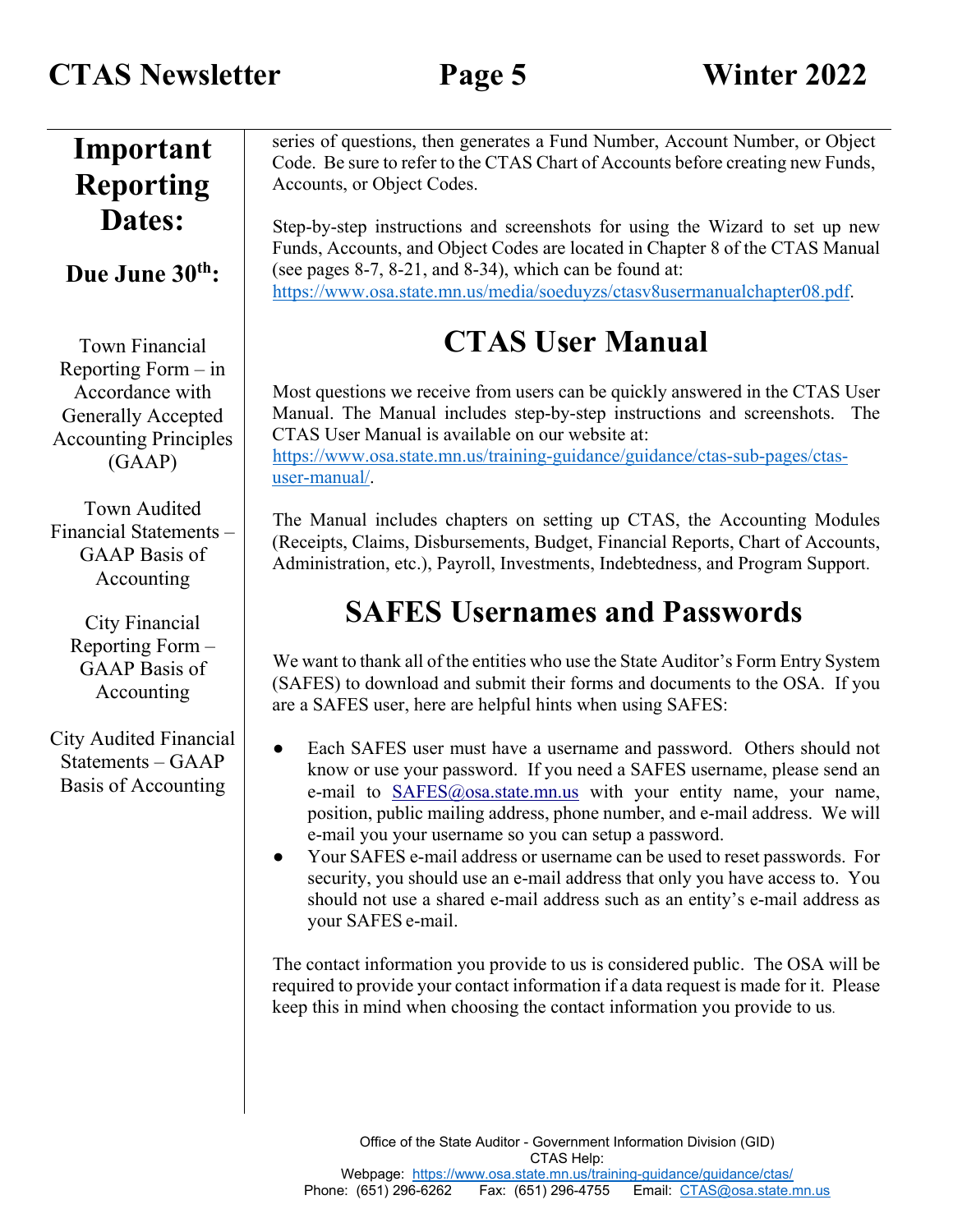### **CTAS Newsletter Page 6 Winter 2022**

**State Auditor's E-Update**

*The State Auditor's E-Update provides information and highlights events related to local government financial activities, including CTAS and reporting.*

*The E-Update is emailed each week.*

*To view past E-Updates or to sign up as a subscriber,, go to:*

[https://www.osa.state.](https://www.osa.state.mn.us/news/updates/e-updates/) [mn.us/news/updates/e](https://www.osa.state.mn.us/news/updates/e-updates/)[updates/](https://www.osa.state.mn.us/news/updates/e-updates/)

*Once you are there, use the "Sign-up for the State Auditor's E-Update" link to signup.*

## **Electronic Fund TransferPayments**

<span id="page-5-0"></span>Some local governments receive multiple Electronic Fund Transfer (EFT) payments from the State. The payments are generated by Minnesota Management & Budget (MMB).

Each local government can log into MMB's website to view EFT payment information. Local governments can also sign up for e-mail alerts indicating when payments are made, the amounts, and the type of payment. The MMB EFT phone number is  $651-201-8106$ , and their e-mail is: [efthelpline.mmb@state.mn.us.](mailto:efthelpline.mmb@state.mn.us)

There are many benefits to receiving electronic fund payments from the State, including ensuring that checks do not get lost or that you will not have to go out in a snowstorm to pick up or deposit a check. EFT's also eliminate the confusion over which year a deposit should be recorded.

## <span id="page-5-1"></span>**Audit Requirements for Cities and Towns**

Not all cities and towns have the same audit requirements. Audit requirements can vary depending on a variety of factors, including the population of the city or town, whether the clerk and treasurer positions are combined, and whether the city or town is above or below the current audit revenue threshold.

Please review audit requirements to make sure your entity is in compliance. Audit requirements can be found on the OSA website on the Frequently Asked Questions page: [https://www.osa.state.mn.us/training-guidance/guidance/frequently-asked](https://www.osa.state.mn.us/training-guidance/guidance/frequently-asked-questions/)[questions/.](https://www.osa.state.mn.us/training-guidance/guidance/frequently-asked-questions/)

## **Reminder: Report Change of Officers**

<span id="page-5-2"></span>When the person filling the role of a Clerk, Treasurer, or Clerk/Treasurer for a local government changes, the local government is responsible for contacting the OSA to update this information as soon as possible. Reminder notices or other important information may not reach the correct individual if the change is not reported.

To report a change of officers, send an e-mail to  $\frac{gid(\omega)$  osa.state.mn.us. In the subject line, please put "Change in Contact Information" and provide us with only work/public contact information, such as e-mail, mailing address, and telephone number.